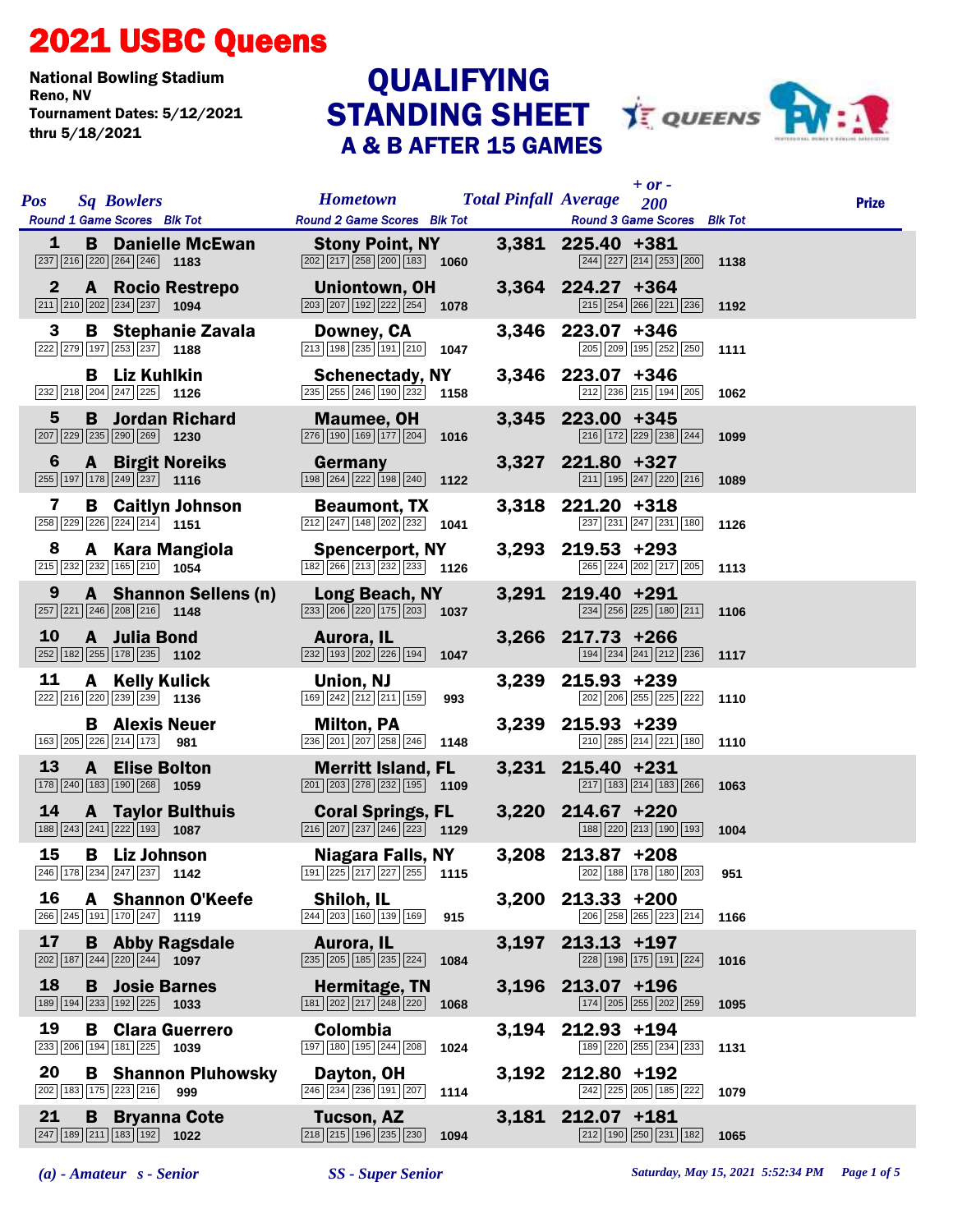|            |              |                                                                                                     |                                                           |                                                                                                |      |       | $+ or -$                                                                                   |      |              |
|------------|--------------|-----------------------------------------------------------------------------------------------------|-----------------------------------------------------------|------------------------------------------------------------------------------------------------|------|-------|--------------------------------------------------------------------------------------------|------|--------------|
| <b>Pos</b> |              | <b>Sq Bowlers</b><br>Round 1 Game Scores Blk Tot                                                    |                                                           | <b>Hometown</b><br><b>Round 2 Game Scores</b> Blk Tot                                          |      |       | <b>Total Pinfall Average</b><br>200<br>Round 3 Game Scores Blk Tot                         |      | <b>Prize</b> |
| 22         |              | $\boxed{207}$ $\boxed{223}$ 189 184 202 1005                                                        | A Diana Zavjalova                                         | Latvia<br>226 257 195 193 197                                                                  | 1068 |       | 3,180 212.00 +180<br>208 204 268 184 243                                                   | 1107 |              |
| 23         |              | 175 255 212 174 186 1002                                                                            | <b>B</b> Sydney Brummett                                  | Fort Wayne, IN<br>182 224 215 203 199                                                          | 1023 |       | 3,171 211.40 +171<br>213 224 277 198 234                                                   | 1146 |              |
| 24         |              | 208 163 191 189 213 964                                                                             | <b>B</b> Anggie Ramirez-Perea Austin, TX                  | 256 218 176 247 256                                                                            | 1153 |       | 3,163 210.87 +163<br>208 178 205 196 259                                                   | 1046 |              |
| 25         |              | A Lilia Robles<br>$\boxed{215}$ $\boxed{176}$ $\boxed{240}$ $\boxed{170}$ $\boxed{217}$ <b>1018</b> |                                                           | <b>Mexico</b><br>233 223 206 258 213                                                           | 1133 |       | 3,152 210.13 +152<br>217 221 170 197 196                                                   | 1001 |              |
| 26         |              | <b>A</b> Laura Plazas<br>$\boxed{242}\boxed{200}\boxed{192}\boxed{210}\boxed{225}$                  | 1069                                                      | <b>Colombia</b><br>196 181 204 213 187                                                         | 981  |       | 3,141 209.40 +141<br>205 245 232 212 197                                                   | 1091 |              |
|            |              | 199 203 169 212 210                                                                                 | <b>B</b> Valerie Bercier<br>993                           | Muskegon, MI<br>218 186 190 236 277                                                            | 1107 |       | 3,141 209.40 +141<br>213 202 200 217 209                                                   | 1041 |              |
| 28         |              | 188 244 199 269 199                                                                                 | <b>B</b> Dasha Kovalova<br>1099                           | <b>Ukraine</b><br>214 199 158 209 236                                                          | 1016 |       | 3,136 209.07 +136<br>226 213 224 181 177                                                   | 1021 |              |
| 29         |              | $\boxed{224}$ 199 269 237 198 1127                                                                  | A Kayla Pashina                                           | <b>Minnetonka, MN</b><br>$\boxed{200}$ $\boxed{224}$ $\boxed{211}$ $\boxed{170}$ $\boxed{181}$ | 986  |       | 3,130 208.67 +130<br>158 202 266 191 200                                                   | 1017 |              |
|            |              | 177 204 247 236 179 1043                                                                            | <b>B</b> Erin McCarthy                                    | <b>Elkhorn, NE</b><br>193 248 278 182 232                                                      | 1133 |       | 3,130 208.67 +130<br>$\boxed{172}$ $\boxed{179}$ $\boxed{201}$ $\boxed{210}$ $\boxed{192}$ | 954  |              |
| 31         |              | 176 224 181 220 201 1002                                                                            | <b>B</b> Brandi Branka                                    | <b>Belleville, IL</b><br>$\boxed{254}$ $\boxed{249}$ $\boxed{175}$ $\boxed{247}$ $\boxed{182}$ | 1107 | 3,129 | 208.60 +129<br>200 217 183 224 196                                                         | 1020 |              |
| 32         |              | A Daria Pajak<br>143 194 195 279 168 979                                                            |                                                           | <b>Poland</b><br>179 159 299 200 214                                                           | 1051 |       | $3,125$ 208.33 +125<br>211 180 168 290 246                                                 | 1095 |              |
|            |              | $\boxed{184}$ $\boxed{227}$ $\boxed{244}$ $\boxed{176}$ $\boxed{222}$ <b>1053</b>                   | <b>B</b> Tannya Roumimper                                 | <b>Indonesia</b><br>192 192 196 235 226                                                        | 1041 | 3,125 | $208.33 + 125$<br>210 190 227 233 171                                                      | 1031 |              |
| 34         |              | 210 159 226 180 224                                                                                 | <b>A</b> Shalin Zulkifli<br>999                           | <b>Malaysia</b><br>268 201 180 211 184                                                         | 1044 |       | 3,124 208.27 +124<br>235 205 236 191 214                                                   | 1081 |              |
| 35         |              | <b>A</b> Taylor Bailey<br>205 215 201 191 185                                                       | 997                                                       | Joliet, IL<br>245 237 185 212 149                                                              | 1028 | 3,123 | $208.20 + 123$<br>203 225 198 246 226                                                      | 1098 |              |
| 36         |              |                                                                                                     | A Emily Eckhoff (n)<br>$\boxed{221}$ 193 176 251 177 1018 | Denver, CO                                                                                     |      |       | 3,120 208.00 +120<br>$\frac{176}{205}$ 205 223 247 222 1073 190 233 211 203 192 1029       |      |              |
| 37         | $\mathbf{A}$ | <b>Kerry Smith</b><br>269 216 229 171 196 1081                                                      |                                                           | <b>New Holland, PA</b><br>193 249 179 189 178                                                  | 988  | 3,112 | $207.47$ +112<br>198 184 196 253 212                                                       | 1043 |              |
| 38         |              | <b>A</b> Lauren Pate<br>246 192 185 178 199                                                         | 1000                                                      | <b>Inver Grove, MN</b><br>226 216 216 210 222                                                  | 1090 | 3,109 | 207.27 +109<br>235 168 253 204 159                                                         | 1019 |              |
| 39         |              | 231 196 183 230 235 1075                                                                            | A Stefanie Johnson                                        | <b>McKinney, TX</b><br>203 224 208 212 258                                                     | 1105 | 3,108 | $207.20 + 108$<br>186 176 192 202 172                                                      | 928  |              |
| 40s        |              | $\boxed{182}$ $\boxed{223}$ $\boxed{227}$ $\boxed{206}$ $\boxed{243}$ <b>1081</b>                   | <b>A</b> Carolyn Dorin-Ballard                            | Keller, TX<br>$\boxed{222}\boxed{243}\boxed{185}\boxed{194}\boxed{202}$                        | 1046 | 3,105 | 207.00 +105<br>190   183   183   231   191                                                 | 978  |              |
| 41         |              | $\boxed{167}$ $\boxed{204}$ $\boxed{245}$ $\boxed{222}$ $\boxed{247}$                               | <b>A</b> Verity Crawley<br>1085                           | <b>England</b><br>196 164 202 207 204                                                          | 973  | 3,096 | 206.40<br>$+96$<br>217 207 248 175 191                                                     | 1038 |              |
| 42         | A            | 226 231 196 297 189 1139                                                                            | <b>Gazmine Mason</b>                                      | <b>Cranston, RI</b><br>213 233 183 189 172                                                     | 990  | 3,086 | 205.73<br>$+86$<br>190 202 225 158 182                                                     | 957  |              |
| 43         |              | $\boxed{227}$ $\boxed{226}$ 158 193 232 1036                                                        | A Ana Molina (n)                                          | Guatemala<br>254 203 182 158 214                                                               | 1011 | 3,085 | 205.67<br>$+85$<br>203 181 187 232 235                                                     | 1038 |              |
| 44         | В            | 185 194 183 215 192                                                                                 | <b>Missy Parkin</b><br>969                                | Laguna Hills, CA<br>202 215 187 216 226                                                        | 1046 | 3,084 | 205.60<br>$+84$<br>209 199 222 225 214                                                     | 1069 |              |
| 45         | A            | 233 193 279 180 225                                                                                 | <b>Elysia Current</b><br>1110                             | Ephrata, PA<br>151 202 200 199 176                                                             | 928  | 3,080 | 205.33<br>$+80$<br>209 244 201 177 211                                                     | 1042 |              |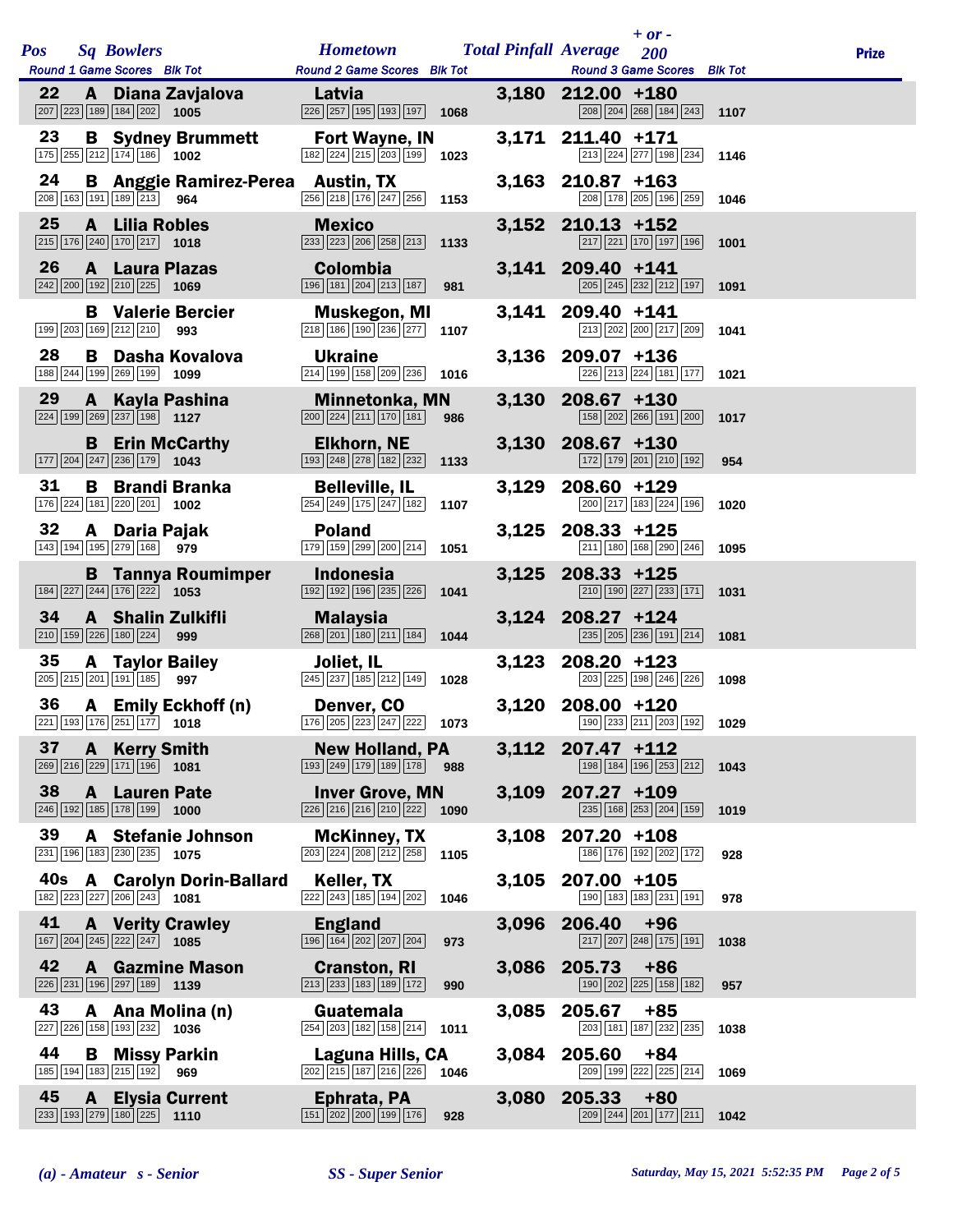|            |                 |                                                                                                                          |                                                                                                              |      |       | $+$ or $-$                                                                                     |              |  |
|------------|-----------------|--------------------------------------------------------------------------------------------------------------------------|--------------------------------------------------------------------------------------------------------------|------|-------|------------------------------------------------------------------------------------------------|--------------|--|
| <b>Pos</b> |                 | <b>Sq Bowlers</b>                                                                                                        | <b>Hometown Total Pinfall Average</b>                                                                        |      |       | 200                                                                                            | <b>Prize</b> |  |
|            |                 | Round 1 Game Scores Blk Tot Round 2 Game Scores Blk Tot                                                                  |                                                                                                              |      |       | <b>Round 3 Game Scores</b> Blk Tot                                                             |              |  |
|            |                 | <b>B</b> Amanda Vermilyea<br>195 220 224 189 193 1021                                                                    | <b>Apple Valley, MN</b><br>$\boxed{174}$ $\boxed{226}$ $\boxed{208}$ $\boxed{215}$ $\boxed{209}$ <b>1032</b> |      |       | 3,080 205.33<br>$+80$<br>$\boxed{214}$ $\boxed{233}$ $\boxed{165}$ $\boxed{217}$ $\boxed{198}$ | 1027         |  |
| 47         |                 | A Estefania Cobo<br>$\boxed{219}$ $\boxed{211}$ $\boxed{244}$ $\boxed{258}$ $\boxed{203}$ <b>1135</b>                    | 203 220 191 214 171                                                                                          | 999  |       | North Richland Hills, T3,077 205.13 +77<br>201 178 203 186 175                                 | 943          |  |
| 48         |                 | <b>A</b> Shanna Chepelsky<br>$\boxed{243}$ 191 156 215 226 1031                                                          | East Rochester, NY<br>231 221 194 208 175                                                                    | 1029 |       | 3,073 204.87<br>$+73$<br>214 215 158 235 191                                                   | 1013         |  |
| 49         |                 | <b>B</b> Maria Bulanova<br>188 188 195 219 222 1012                                                                      | <b>Russia</b><br>$\boxed{214}$ $\boxed{179}$ $\boxed{203}$ $\boxed{223}$ $\boxed{212}$                       | 1031 |       | 3,062 204.13<br>$+62$<br>224 164 224 202 205                                                   | 1019         |  |
| 50         |                 | <b>B</b> Hope Gramly (n)<br>$\boxed{147}$ $\boxed{226}$ $\boxed{175}$ $\boxed{219}$ $\boxed{210}$ <b>977</b>             | <b>Aubrey, TX</b><br>$\boxed{227}$ $\boxed{190}$ $\boxed{169}$ $\boxed{173}$ $\boxed{156}$                   | 915  |       | 3,059 203.93 +59<br>250 254 204 235 224                                                        | 1167         |  |
| 51         |                 | <b>A</b> Christine Gill<br>$\boxed{201}$ $\boxed{209}$ $\boxed{190}$ $\boxed{237}$ $\boxed{267}$ 1104                    | Lebanon, IL<br>202 204 255 217 149                                                                           | 1027 | 3,057 | 203.80<br>$+57$<br>224 162 190 183 167                                                         | 926          |  |
|            |                 | 52ss B Sharon Powers (n) Lakewood, CO<br>265 159 213 223 194 1054                                                        | 209 199 182 207 180                                                                                          | 977  |       | 3,050 203.33<br>$+50$<br>204 182 196 223 214                                                   | 1019         |  |
| 53         |                 | <b>A</b> Aseret Zetter<br>165 200 228 181 201 975                                                                        | <b>Example 2</b> Zapopan, XX<br>$\boxed{241}$ $\boxed{201}$ $\boxed{268}$ $\boxed{196}$ $\boxed{215}$        | 1121 |       | 3,044 202.93 +44<br>224 161 171 212 180                                                        | 948          |  |
| 54         |                 | <b>B</b> Sabrena Divis<br>228 193 247 207 224 1099                                                                       | <b>Gillette, WY</b><br>$\boxed{173}$ $\boxed{203}$ $\boxed{234}$ $\boxed{229}$ $\boxed{179}$                 | 1018 |       | 3,037 202.47<br>$+37$<br>195 171 192 161 201                                                   | 920          |  |
| 55         |                 | A Maria Jose Rodriguez Colombia<br>227 172 243 226 167 1035                                                              | 181 192 222 203 215                                                                                          | 1013 |       | 3,027 201.80<br>+27<br>221 177 168 219 194                                                     | 979          |  |
| 56         |                 | <b>B</b> Sandra Gongora<br>$\boxed{208}$ $\boxed{212}$ $\boxed{191}$ $\boxed{216}$ $\boxed{179}$ <b>1006</b>             | <b>Mexico</b><br>191 193 179 192 203                                                                         | 958  |       | 3,022 201.47<br>$+22$<br>180 243 199 235 201                                                   | 1058         |  |
| 57         |                 | A Nichole Hiraoka (a)<br>$\boxed{173}$ $\boxed{216}$ $\boxed{208}$ $\boxed{145}$ $\boxed{238}$<br>980                    | Daly City, CA<br>$\boxed{192}$ $\boxed{211}$ $\boxed{214}$ $\boxed{198}$ $\boxed{181}$                       | 996  |       | 3,016 201.07<br>$+16$<br>214 200 188 268 170                                                   | 1040         |  |
| 58         |                 | <b>B</b> Addy Nelson (n)<br>196 227 159 174 201 957                                                                      | <b>Gregory, SD</b><br>$\boxed{223}\boxed{171}\boxed{180}\boxed{203}\boxed{213}$                              | 990  |       | 3,012 200.80<br>$+12$<br>179 222 233 214 217                                                   | 1065         |  |
| 59         |                 | A Kristin Nieter (n)<br>171 212 195 202 165<br>945                                                                       | Homewood, IL<br>189 196 188 208 203                                                                          | 984  |       | 3,011 200.73<br>$+11$<br>201 214 224 207 236                                                   | 1082         |  |
|            |                 | <b>B</b> Blair Blumenscheid (n) Columbus, OH<br>201 246 230 202 194 1073 168 232 221 180 182 983 257 165 166 168 215 955 |                                                                                                              |      |       | $3,011$ 200.73 +11                                                                             |              |  |
| 61         | B               | <b>Diandra Asbaty</b><br>$\boxed{133}$ $\boxed{242}$ $\boxed{162}$ $\boxed{212}$ $\boxed{221}$<br>970                    | Chicago, IL<br>$\boxed{192}$ $\boxed{180}$ $\boxed{257}$ $\boxed{202}$ $\boxed{184}$                         | 1015 | 3,007 | 200.47<br>$+7$<br>209 201 231 215 166                                                          | 1022         |  |
|            |                 | A Nicole Kleutgen (n)<br>200 194 182 240 213<br>1029                                                                     | <b>Plainfield, WI</b><br>228 187 200 168 221                                                                 | 1004 | 3,007 | 200.47<br>$+7$<br>161 195 223 208 187                                                          | 974          |  |
| 63         |                 | <b>A</b> Lindsay Boomershine<br>193 185 211 178 192 959                                                                  | Perry, UT<br>215 170 225 195 221                                                                             | 1026 | 3,002 | 200.13<br>$+2$<br>224 215 165 167 246                                                          | 1017         |  |
| 64         |                 | <b>B</b> Breanna Clemmer<br>194 192 213 213 178<br>990                                                                   | Clover, SC<br>191 225 213 242 170                                                                            | 1041 | 3,001 | 200.07<br>$+1$<br>224 184 193 166 203                                                          | 970          |  |
|            | <b>Cut Line</b> | <b>Cash Line</b>                                                                                                         |                                                                                                              |      |       |                                                                                                |              |  |
| 65         |                 | A Alejandra Urrutia (n)<br>156 203 211 226 227 1023                                                                      | <b>Highland, CA</b><br>163 194 236 203 153                                                                   | 949  | 3,000 | 200.00<br><b>Even</b><br>206 223 193 202 204                                                   | 1028         |  |
| 66         | $\mathbf{A}$    | <b>Giselle Poss</b><br>244 154 200 177 207<br>982                                                                        | <b>Maitland, FL</b><br>184 233 202 195 181                                                                   | 995  | 2,999 | 199.93<br>$-1$<br>197 225 231 182 187                                                          | 1022         |  |
| 67         |                 | <b>B</b> Courtney Ermisch<br>254 151 184 192 172<br>953                                                                  | <b>Big Bend, WI</b><br>190 172 221 199 238                                                                   | 1020 | 2,997 | 199.80<br>$-3$<br>201 244 201 188 190                                                          | 1024         |  |
| 68         | В               | Sofia Granda (n)<br>179 170 212 221 178<br>960                                                                           | Guatemala<br>197 224 205 201 173                                                                             | 1000 | 2,995 | 199.67<br>$-5$<br>185 226 226 193 205                                                          | 1035         |  |
| 69         | B               | <b>Haley Richard</b><br>$\boxed{214}$ $\boxed{224}$ $\boxed{195}$ $\boxed{152}$ $\boxed{246}$ <b>1031</b>                | <b>Tipton, MI</b><br>200 185 206 199 216                                                                     | 1006 | 2,985 | 199.00<br>$-15$<br>170 218 166 191 203                                                         | 948          |  |

*(a) - Amateur s - Senior SS - Super Senior Saturday, May 15, 2021 5:52:36 PM Page 3 of 5*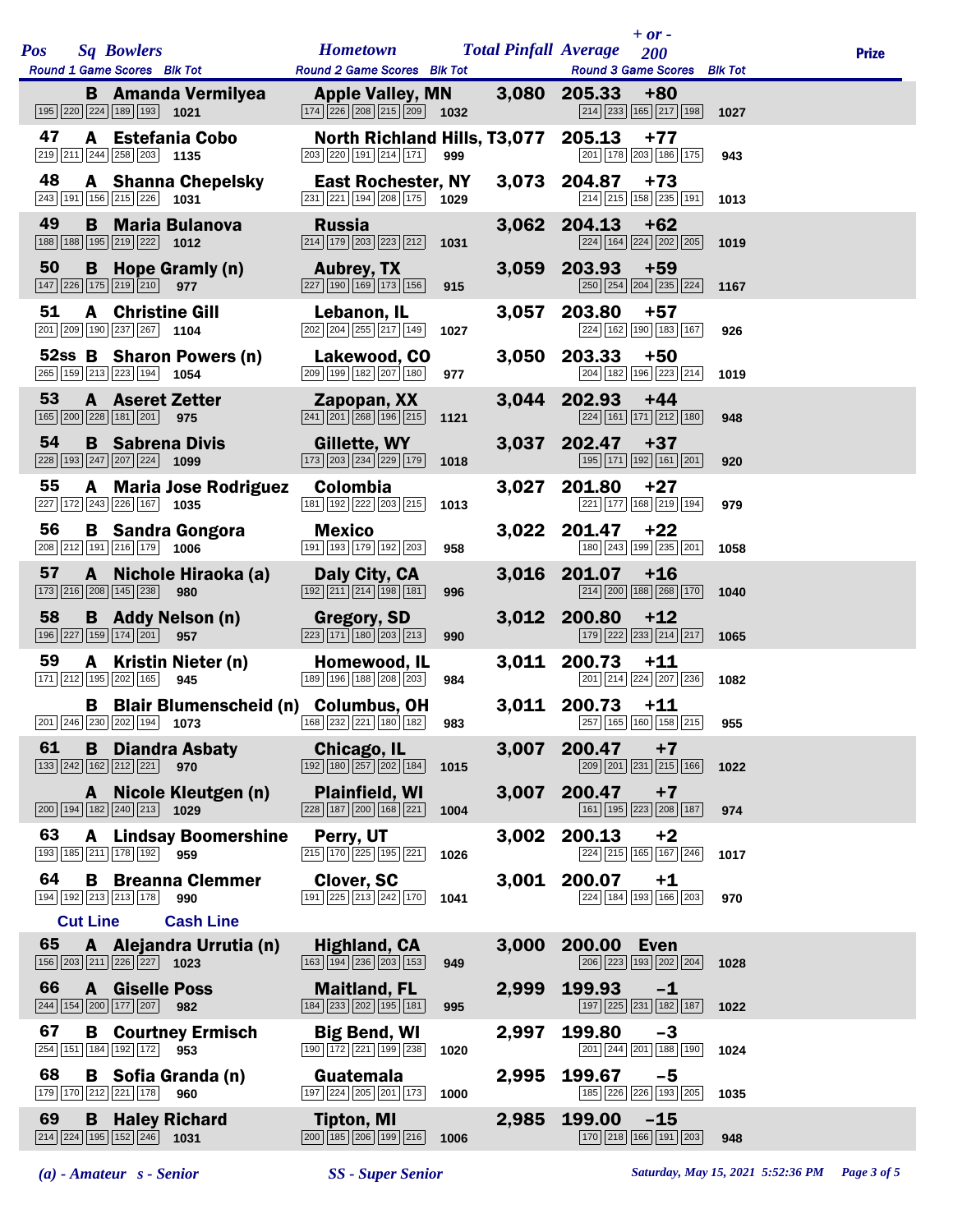|            |   |              |                                                                                                             |                                                      |                                                   |      |       | $+$ or $-$                                                           |      |              |
|------------|---|--------------|-------------------------------------------------------------------------------------------------------------|------------------------------------------------------|---------------------------------------------------|------|-------|----------------------------------------------------------------------|------|--------------|
| <b>Pos</b> |   |              | <b>Sq Bowlers</b><br>Round 1 Game Scores Blk Tot                                                            |                                                      | <b>Hometown</b><br>Round 2 Game Scores Blk Tot    |      |       | <b>Total Pinfall Average</b><br>200<br>Round 3 Game Scores Blk Tot   |      | <b>Prize</b> |
| 70         |   |              | <b>B</b> Jody Scheerer<br>$\boxed{210}$ $\boxed{206}$ $\boxed{225}$ $\boxed{190}$ $\boxed{177}$ <b>1008</b> |                                                      | <b>South Africa</b><br>195 236 182 157 214        | 984  |       | 2,949 196.60<br>-51<br>153 212 243 167 182                           | 957  |              |
| 71         |   |              | <b>A</b> Ashly Galante<br>$\boxed{195}$ $\boxed{182}$ $\boxed{221}$ $\boxed{216}$ $\boxed{191}$ <b>1005</b> |                                                      | <b>Palm Harbor, FL</b><br>199 167 206 198 235     | 1005 | 2,947 | 196.47<br>$-53$<br>192 202 145 193 205                               | 937  |              |
| 72         |   |              | A Ana Ruiz (n)<br>180 223 222 215 195 1035                                                                  |                                                      | Guatemala<br>208 172 191 212 192                  | 975  | 2,930 | 195.33<br>$-70$<br>$\overline{200}$ 154 193 183 190                  | 920  |              |
|            |   |              | $\boxed{201}$ $\boxed{201}$ $\boxed{210}$ $\boxed{226}$ 165 1003                                            | 73s B Raelyn Hazen (n)                               | Roy, UT<br>168 184 186 210 175                    | 923  | 2,927 | <b>195.13</b><br>$-73$<br>202 193 187 213 206                        | 1001 |              |
| 74         |   | $\mathbf{A}$ | <b>Kayla Bandy</b><br>$\boxed{213}$ $\boxed{171}$ $\boxed{182}$ $\boxed{205}$ $\boxed{221}$                 | 992                                                  | Wichita, KS<br>195 176 217 211 177                | 976  |       | 2,916 194.40<br>$-84$<br>213 213 179 218 125                         | 948  |              |
| 75         |   |              | $\boxed{215}$ $\boxed{185}$ $\boxed{192}$ $\boxed{183}$ $\boxed{224}$                                       | <b>B</b> Jennifer Cupples<br>999                     | Colorado Springs, CO 2,913<br>190 167 224 254 168 | 1003 |       | 194.20<br>$-87$<br>206 182 194 167 162                               | 911  |              |
| 76         |   |              | 148 185 183 183 218                                                                                         | A Madeleine McDuff (n)<br>917                        | Katy, TX<br>189 158 188 189 216                   | 940  |       | 2,911 194.07<br>-89<br>209 243 200 200 202                           | 1054 |              |
| 77         |   |              | $\boxed{193}$ $\boxed{157}$ $\boxed{204}$ $\boxed{222}$ $\boxed{173}$ 949                                   | A Kristie Leong (n)                                  | Daly City, CA<br>188 225 200 180 167              | 960  | 2,910 | 194.00<br>$-90$<br>224 202 197 197 181                               | 1001 |              |
| 78         |   |              | $\boxed{152}$ $\boxed{191}$ $\boxed{225}$ $\boxed{121}$ $\boxed{223}$ 912                                   | <b>B</b> Angelica Anthony (n)                        | <b>Converse, TX</b><br>220 195 177 216 189        | 997  | 2,909 | 193.93<br>$-91$<br>222 230 207 171 170                               | 1000 |              |
| 79         |   |              | 222 194 169 213 169                                                                                         | <b>B</b> Megan Allensworth (n) Plainfield, IL<br>967 | 174 174 180 225 180                               | 933  | 2,907 | 193.80<br>-93<br>208 171 177 208 243                                 | 1007 |              |
|            | s |              | $\boxed{179}$ $\boxed{221}$ $\boxed{186}$ $\boxed{216}$ $\boxed{200}$ <b>1002</b>                           | <b>B</b> Leanne Hulsenberg                           | <b>Pleasant View, UT</b><br>196 186 206 207 163   | 958  | 2,907 | 193.80<br>$-93$<br>169 192 187 207 192                               | 947  |              |
| <b>81s</b> |   |              | <b>A</b> Jodi Woessner<br>$\boxed{159}$ $\boxed{180}$ $\boxed{217}$ $\boxed{232}$ $\boxed{222}$ <b>1010</b> |                                                      | Oregon, OH<br>156 190 158 232 206                 | 942  | 2,902 | 193.47<br>$-98$<br>158 192 225 204 171                               | 950  |              |
|            |   | B.           | 199 168 208 196 171 942                                                                                     | <b>Mallory Nutting (n)</b>                           | Topsham, ME<br>234 217 215 198 169                | 1033 |       | 2,902 193.47<br>-98<br>206 195 176 174 176                           | 927  |              |
| 83         |   |              | $\boxed{228}$ 177 160 223 247 1035                                                                          | A Katie Robb (n)                                     | Swedesboro, NJ<br>180 199 186 235 164             | 964  | 2,893 | 192.87 -107<br>178 183 157 204 172                                   | 894  |              |
| 84         |   |              | <b>B</b> Rina Sabo<br>193 184 167 204 211 959                                                               |                                                      | <b>Bennett, CO</b>                                |      |       | 2,881 192.07 -119<br>201 172 197 168 211 949 165 232 190 182 204 973 |      |              |
| 85         |   |              | 164 180 199 193 202                                                                                         | <b>B</b> Alyssa Ferraro (n)<br>938                   | Deltona, FL<br>196 210 137 202 181                | 926  | 2,862 | 190.80 -138<br>204 190 199 192 213                                   | 998  |              |
| <b>86s</b> |   |              | <b>A</b> Debbie Ayers<br>172 141 188 248 196                                                                | 945                                                  | La Mesa, CA<br>231 224 241 199 154                | 1049 | 2,853 | $190.20 - 147$<br>177 178 168 181 155                                | 859  |              |
| 87         |   | A            | $\boxed{207}$ $\boxed{237}$ $\boxed{175}$ $\boxed{183}$ $\boxed{205}$ <b>1007</b>                           | <b>Michelle Sterner (n)</b>                          | <b>Niagara Falls, NY</b><br>195 168 184 192 181   | 920  | 2,841 | 189.40 -159<br>191 192 161 182 188                                   | 914  |              |
| 88         |   |              | 168 197 160 203 187                                                                                         | A Karen Rosprim (n)<br>915                           | Albany, CA<br>204 187 181 173 183                 | 928  | 2,827 | $188.47 - 173$<br>174 223 198 179 210                                | 984  |              |
| 89         |   |              | 179 157 243 165 183                                                                                         | <b>A</b> Summer Jasmin<br>927                        | <b>Beckley, WV</b><br>164 193 225 160 194         | 936  | 2,818 | 187.87 -182<br>155 232 196 191 181                                   | 955  |              |
| 90         |   |              | 179 190 176 208 193                                                                                         | <b>B</b> Claudia Cabrera (n)<br>946                  | Guatemala<br>240 163 176 189 202                  | 970  | 2,816 | 187.73 -184<br>161 137 207 207 188                                   | 900  |              |
| 91         |   | В            | 185 197 163 183 222                                                                                         | Jasmine Snell (n)<br>950                             | <b>Papillion, NE</b><br>204 178 212 173 198       | 965  | 2,811 | 187.40 -189<br>177 158 153 180 228                                   | 896  |              |
| 92         |   | В            | 192 183 155 124 193                                                                                         | Jessica Abel (n)<br>847                              | <b>Broadalbin, NY</b><br>207 165 199 164 180      | 915  | 2,808 | 187.20 -192<br>187 216 201 186 256                                   | 1046 |              |
| 93         |   | A            | <b>Terysa Wojnar</b><br>$\boxed{197}$ $\boxed{209}$ $\boxed{212}$ $\boxed{159}$ $\boxed{168}$               | 945                                                  | <b>New Lenox, IL</b><br>189 171 164 182 192       | 898  | 2,804 | 186.93 -196<br>215 186 166 199 195                                   | 961  |              |
|            |   |              |                                                                                                             |                                                      |                                                   |      |       |                                                                      |      |              |